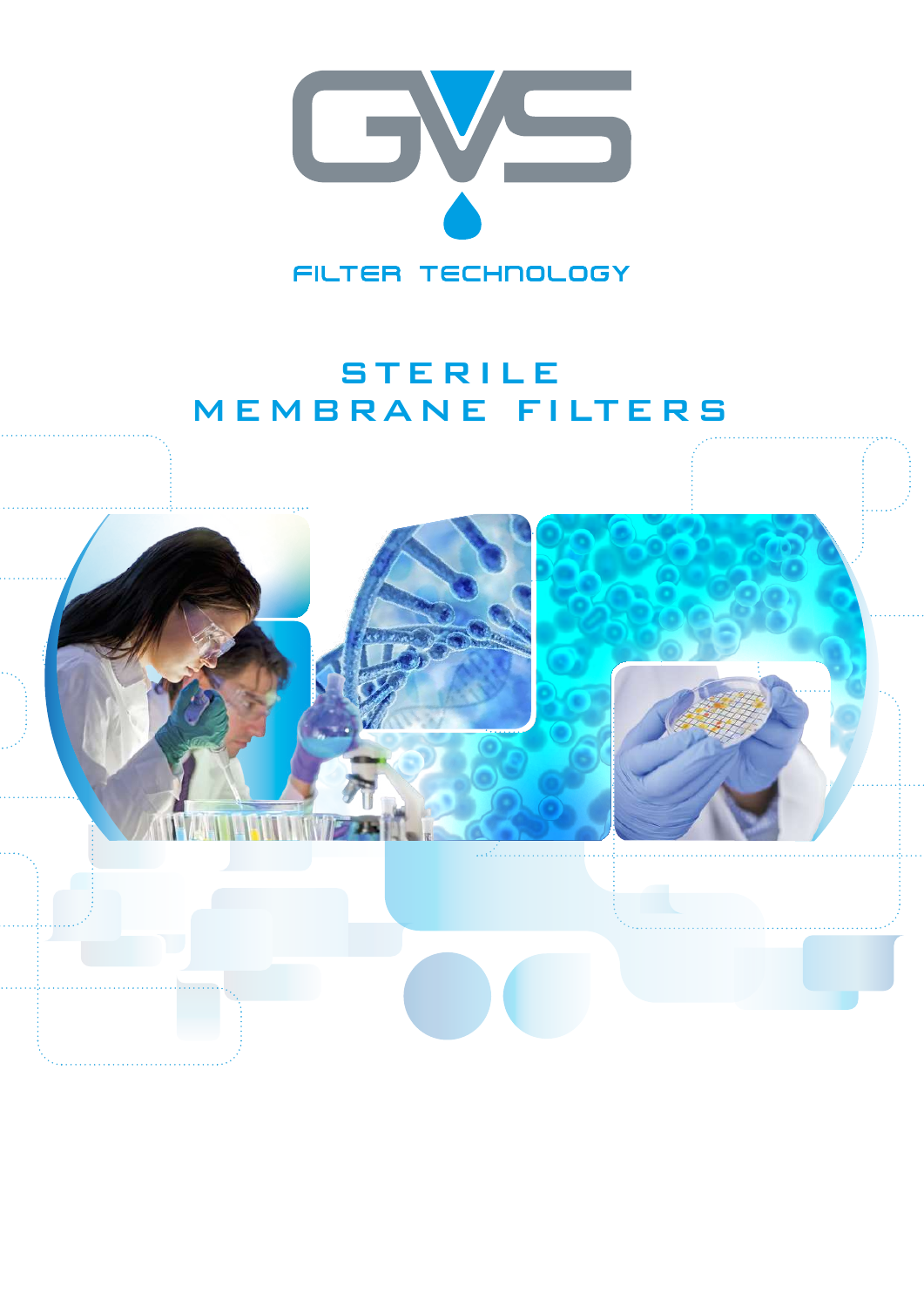## Speed Pack Sterile MCE Membrane Perforated Ribbons



GVS Speed Pack folded ribbons provide the user with the same quality and reliability as the GVS individually packed MCE membranes. The folded ribbons provide hands-free convenience, reduce laboratory time and boost lab efficiency. Speed Pack have ribbons designed for use with most popular membrane dispensers.

Packaged in 150 count ribbons are available to order in pack size of 150 or 600 (4 x 150). Select either gridded white or black sterilized membranes in a continuous folded ribbon for easy dispensing and convenience.

GVS MCE sterile filtration membranes are ideally used for the microbiological culturing and examination of water, beverages, beer, wine, juices, waste water, pharmaceuticals, food and other critical applications. It boosts a rapid flow rate and high throughput for consistent and uniform results.

- A Available in 0.2 µm, 0.45 µm and 0.8 µm pore sizes
- A Available in White or Black membranes with gridded surfaces
- Pre-sterilized (gamma irradiation) and ready to use product
- A Comes in box of 150 count
- Sold in packs of 150 or or 600 (4 x 150), 47 mm. For 50 mm size please contact GVS sales team
- A Compatible with various dispensers (Microsart E-Motion, EZ-Pak, EZ-Pak Curve, Whatman Membrane-Butler)
- AIndividually sealed filters are printed with the membrane specification and lot number on the clear cover of each sealed filter
- A Membranes are numbered from 1 to 150 to mantain control of the ribbon progressive usage

White MCE membranes with Black Grids are widely used for general purpose examination and enumeration of microorganisms. Commonly used for water, waste-water, pharmaceutical, medical, food and beverage analysis. The contrasting grid lines facilitate counting of colonies.

Black MCE with White Grids provide color contrast between the filter and white or beige microorganisms without the need for counter-stain. Commonly used for bottled water, carbonated beverages, beer and wine analysis. The contrasting grid lines facilitate counting of colonies.

## **Speed Pack Ribbons of Membranes Mixed Cellulose Esters (MCE) membrane, Sterile Ordering information**

| <b>Dimensions</b><br>Packaging | 47 mm<br>150/pk | 47 mm<br>$150$ /pk | 47 mm<br>600/pk | $47$ mm<br>600/pk |  |
|--------------------------------|-----------------|--------------------|-----------------|-------------------|--|
| <b>Color</b>                   | white           | <b>black</b>       | white           | <b>black</b>      |  |
| $0.2 \mu m$                    | SPNCW02BG47S    | on demand          | SPNCW02BG47S6   | on demand         |  |
| $0.45 \,\mathrm{\upmu m}$      | SPNCW04BG47S    | SPNCB04WG47S       | SPNCW04BG47S6   | SPNCB04WG47S6     |  |
| 0.8 µm                         | SPNCW08BG47S    | SPNCB08WG47S       | SPNCW08BG47S6   | SPNCB08WG47S6     |  |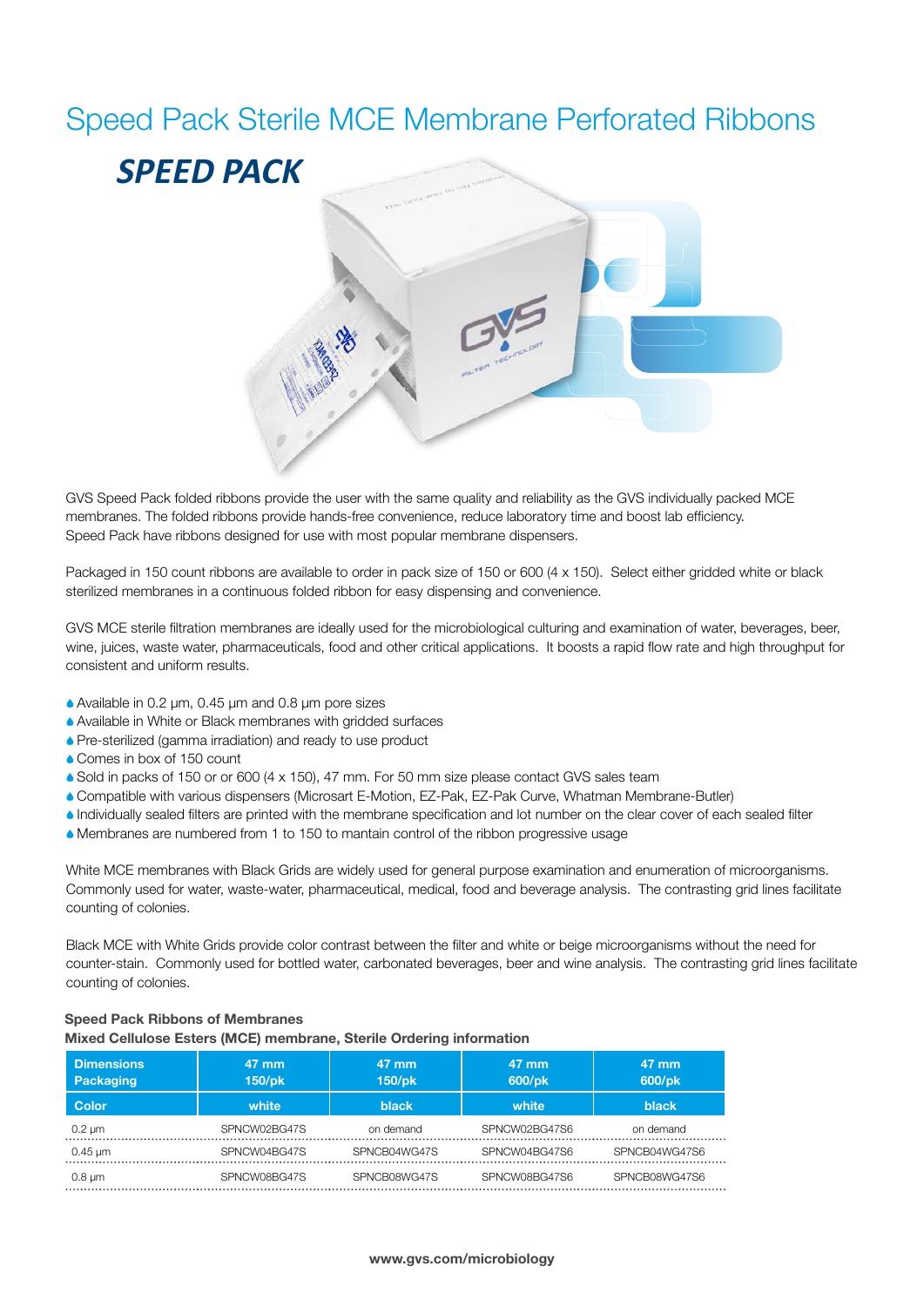# Sterile MCE Membranes single-packed



GVS Mixed Cellulose Esters (MCE) Filtration Membrane is an unsupported, hydrophilic membrane. Its rapid flow rate and high throughput make it ideal for use in bioburden and sterility testing.

## **Characteristics**

- ◆ High flow rate: fast filtration rates
- A Uniform pore structure: consistent flow and diffusion rates
- ▲ Lot-to-lot consistency
- A Microbiological and particulate analysis
- Black for food and beverage applications

## **Consistent Uniformity Improves Control and Performance**

Packaged individually for convenience, handling, economy and integrity, each 1+PAC includes a 47 mm presterilized MCE membrane filter. They are available with or without an absorbent nutrient pad in either white or black. This all-in-one pack permits individual testing, eliminating the possibility of contaminating a large supply of presterilized filters. Filters, pads and envelopes are presterilized by gamma irradiation.

## **White 1+ PAC**

White gridded discs are designed for the recovery and retention of E. coli bacteria in water / waste-water analysis as well as other microbiological tests. The filters are certified to meet specifications listed in APHA Standard Methods. The 1+PAC is also ideal for sterility and bioburden testing in QC/ QA laboratories.

## **Black 1+ PAC**

GVS offers black MCE filters specifically manufactured and tested for quality assurance testing in food and beverage analysis. Without proper microbiological testing, the taste, odor and appearance of the final product can be ruined, resulting in lost production time, expensive in-line cleanup and end product loss due to spoilage. The black filters provide a superb contrast for early and accurate colony counting for total bacteria, yeast and mold organisms. The filters are certified to meet specifications listed in the APHA Standard Methods. For a certificate of analysis, please request it on your purchase order.

## **Performance**

| Pore Size (um) | Flow Time (s) | Volume/Vacuum (ml/in Hg) | Flow Rate (ml/min/cm <sup>2</sup> $@$ 10 psi) | Bubble Point (psi) |
|----------------|---------------|--------------------------|-----------------------------------------------|--------------------|
| 0.2            | 60-136        | 250/20                   | 11.70-26.51                                   | 52-65              |
| 0.45           | $23 - 46$     | 250/20                   | 34.58-69.16                                   | $30 - 42$          |
| 0.8            | $5 - 18$      | 250/20                   | 88.37-318.13                                  | 11-19              |

**Mixed Cellulose Esters membrane - Sterile, white and black Ordering information**

|                            |                                       | <b>Individually Packaged</b> |                 |                  |                  |                    | <b>Individually Packaged</b><br>with Nutrient Pad |                            |                    |                    |
|----------------------------|---------------------------------------|------------------------------|-----------------|------------------|------------------|--------------------|---------------------------------------------------|----------------------------|--------------------|--------------------|
| sizes<br>உ<br><sub>o</sub> | <b>Dimensions</b><br><b>Packaging</b> | $47 \text{ mm}$<br>$100$ /pk | 47 mm<br>100/pk | 47 mm<br>1000/pk | 47 mm<br>1000/pk | 50 mm<br>$100$ /pk | 50 mm<br>$100$ /pk                                | $50 \text{ mm}$<br>1000/pk | 47 mm<br>$100$ /pk | 47 mm<br>$100$ /pk |
|                            | <b>Color</b>                          | white                        | black           | white            | black            | white              | <b>black</b>                                      | white                      | white              | <b>black</b>       |
|                            | $0.2 \mu m$                           | 1216720                      |                 | 1214396          |                  |                    |                                                   |                            | 1214872            |                    |
|                            | $0.45 \,\mathrm{\upmu m}$             | 1216721                      | 1216719         | 1214923          | 1213643          | 7699946            | 7699941                                           | 1222980                    | 1215237            | 1214866            |
|                            | $0.8 \mu m$                           | 1216724                      | 1216723         |                  | 1215590          |                    |                                                   |                            | 1225460            |                    |

#### **www.gvs.com/microbiology**